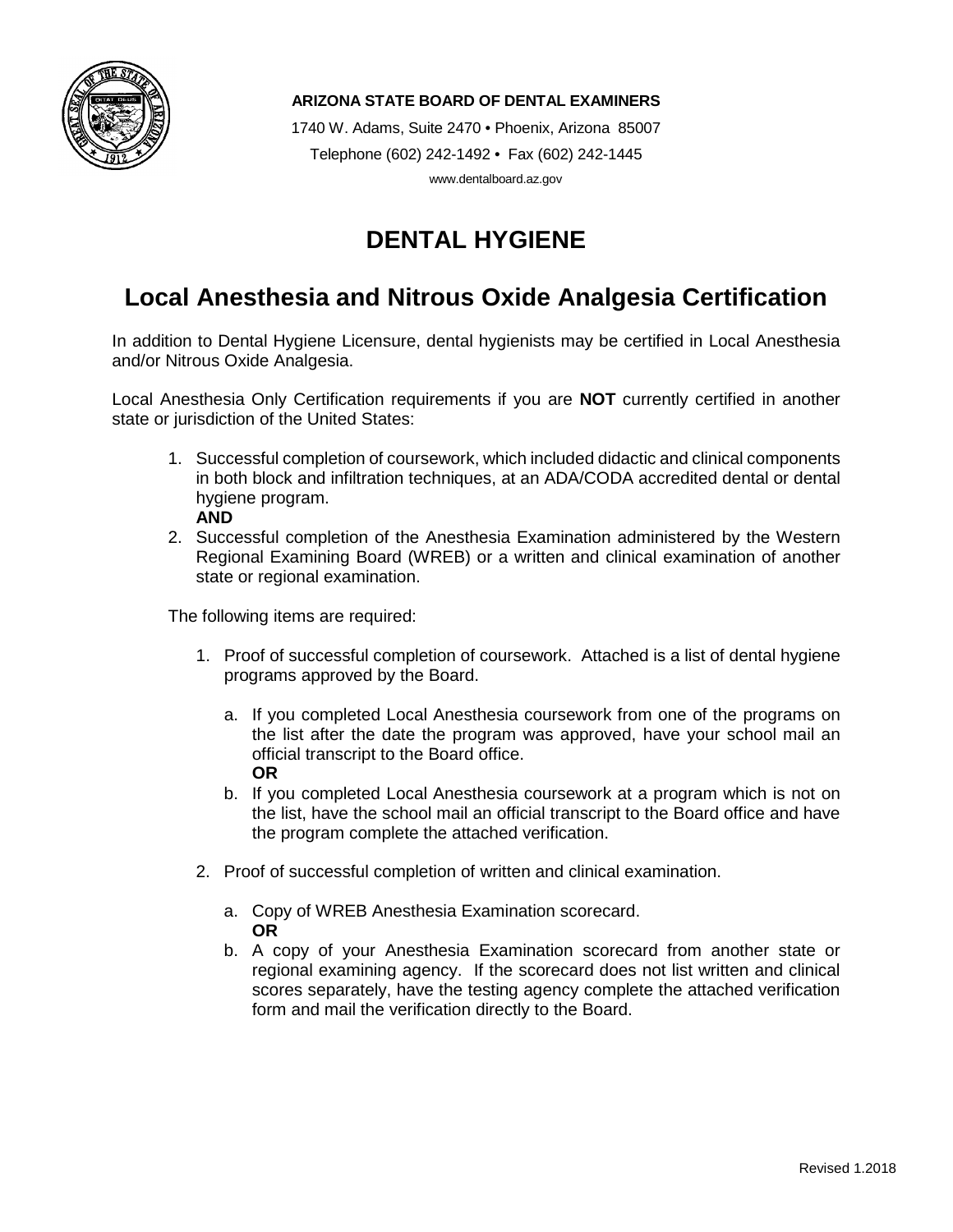Nitrous Oxide Analgesia Only Certification requirement if you are **NOT** currently certified in another state or jurisdiction of the United States:

1. Successful completion of coursework which included didactic and clinical components in the administration of nitrous oxide analgesia at an ADA/CODA accredited dental or dental hygiene program.

The following items are required:

- 1. Proof of successful completion of coursework. Attached is a list of dental hygiene programs approved by the Board.
	- a. If you completed Nitrous Oxide Analgesia coursework from one of the programs on the list, after the date the program was approved, have your school mail an official transcript to the Board office. **OR**
	- b. If you completed Nitrous Oxide Analgesia coursework at a program which is not on the list, have the school mail an official transcript to the Board office and have the program complete and mail the attached verification to the Board.

Local Anesthesia Only Certification requirements if you are currently certified in another state or jurisdiction of the United States:

The following item is required:

1. Verification of current local anesthesia certification sent directly to the Board from the other jurisdiction which includes verification that the other state required successful completion of a local anesthesia course and written and clinical examination administered by a state or regional testing.

Nitrous Oxide Analgesia Only Certification requirements if you are currently certified in another state or jurisdiction of the United States:

The following item is required:

1. Verification of current nitrous Oxide Analgesia Certification sent directly to the Board from the other jurisdiction which includes verification that the other state required successful completion of a local anesthesia course for certification.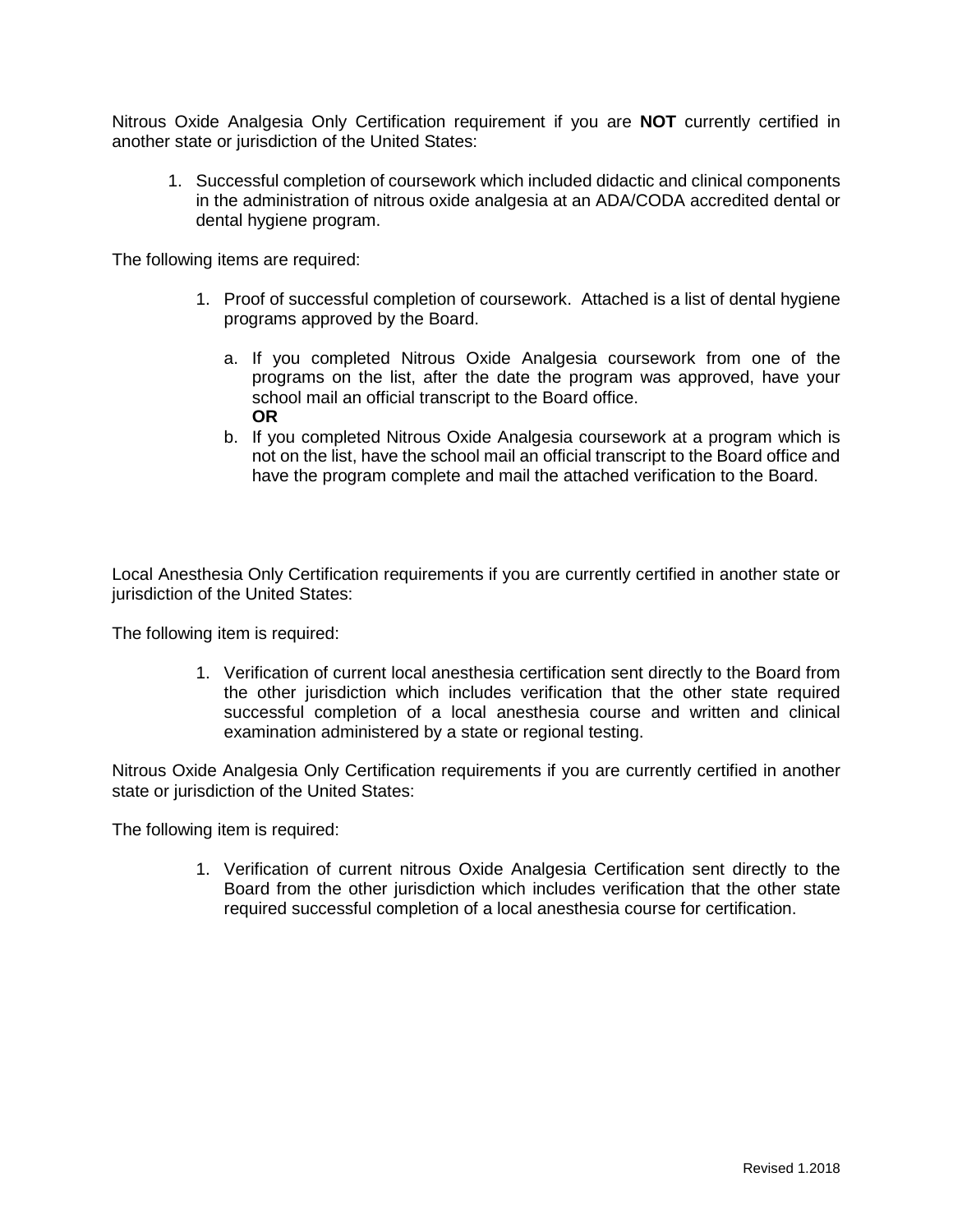

1740 W. Adams, Suite 2470 • Phoenix, Arizona 85007 Telephone (602) 242-1492 • Fax (602) 242-1445 www.dentalboard.az.gov

### Verification of Local Anesthesia Coursework

This form is to be completed by the Dental Hygiene Program Director of the program where you completed your local anesthesia coursework. Send completed form to:

Arizona State Board of Dental Examiners 1740 W. Adams, Suite 2470 Phoenix, AZ 85007

I attest that the registered dental hygienist named below has successfully completed a course in the administration of local anesthetics that includes didactic and clinical components in both block and infiltration techniques at a dental or dental hygiene program accredited by the Commission on Dental Accreditation of the American Dental Association. Per Arizona Revised Statutes § 32-1281(E)(1)(a)

| Successfully Completed Course(s)        |                                  |  |
|-----------------------------------------|----------------------------------|--|
|                                         |                                  |  |
|                                         |                                  |  |
|                                         |                                  |  |
|                                         |                                  |  |
| Contact Person ________________________ | Telephone ______________________ |  |

\_\_\_\_\_\_\_\_\_\_\_\_\_\_\_\_\_\_\_\_\_\_\_\_\_\_\_\_\_\_\_\_\_\_\_\_\_\_\_\_\_\_\_\_\_\_\_\_\_\_\_\_\_\_\_\_\_\_\_\_\_\_\_\_\_\_ Dental Hygiene Program Director Signature **Date** Date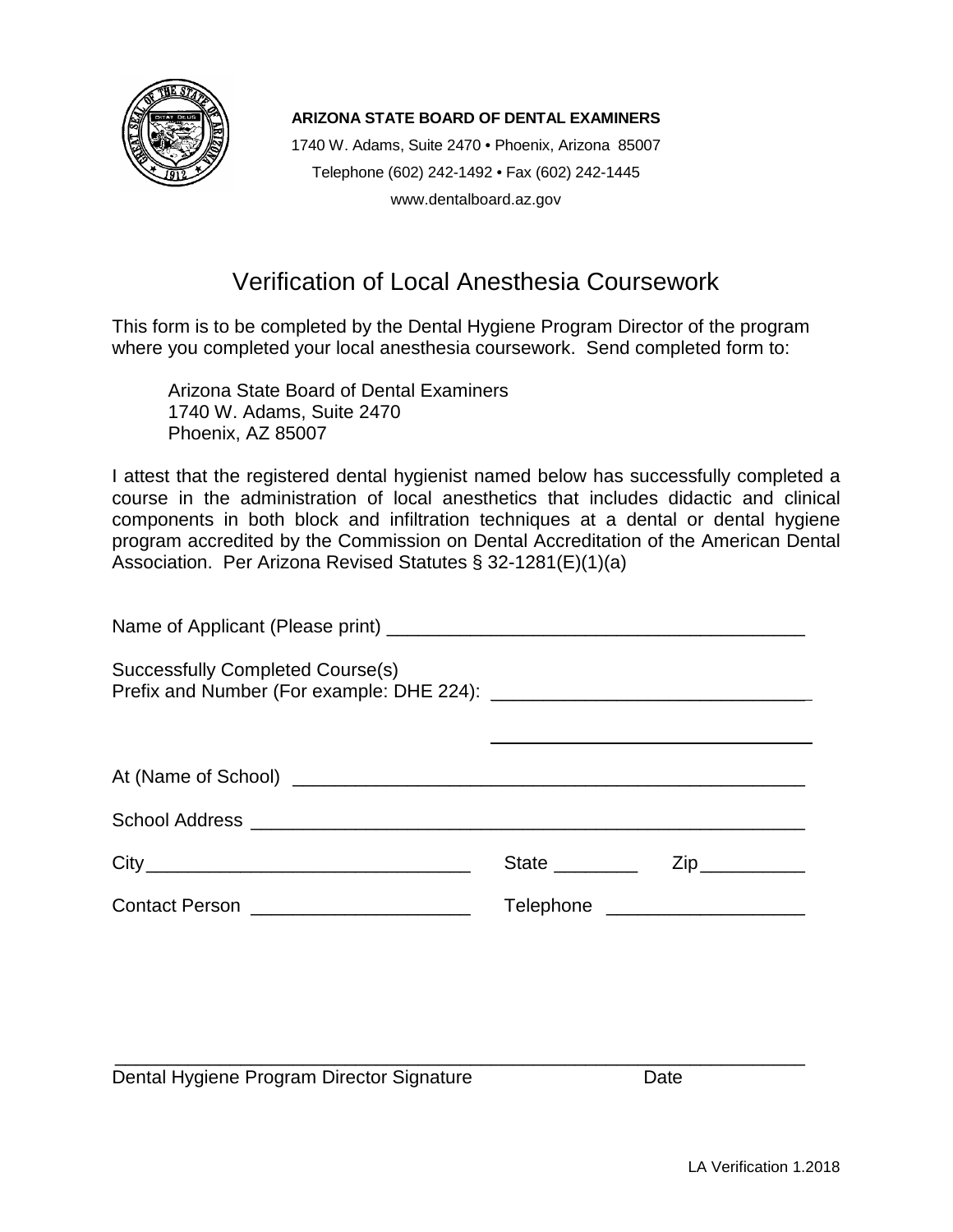

1740 W. Adams, Suite 2470 • Phoenix, Arizona 85007 Telephone (602) 242-1492 • Fax (602) 242-1445 www.dentalboard.az.gov

## Verification of Local Anesthesia Examination

This form is to be completed by a state or regional testing agency representative. Send completed form to:

Arizona State Board of Dental Examiners 1740 W. Adams, Suite 2470 Phoenix, AZ 85007

I attest that the registered dental hygienist named below has successfully completed a written and clinical local anesthesia examination of a state or regional examining agency. Per Arizona Revised Statutes § 32-1281(E)(1)(b)

Name of Applicant (Please print) \_\_\_\_\_\_\_\_\_\_\_\_\_\_\_\_\_\_\_\_\_\_\_\_\_\_\_\_\_\_\_\_\_\_\_\_\_\_\_\_

Successfully completed both a written and clinical local anesthesia examination.

Name of Examination **Lateral Examination** and the set of the set of the set of the set of the set of the set of the set of the set of the set of the set of the set of the set of the set of the set of the set of the set of

Examination Dates **Examination** Dates **Example 1** 

Contact Person \_\_\_\_\_\_\_\_\_\_\_\_\_\_\_\_\_\_\_\_\_ Telephone \_\_\_\_\_\_\_\_\_\_\_\_\_\_\_\_\_\_\_

\_\_\_\_\_\_\_\_\_\_\_\_\_\_\_\_\_\_\_\_\_\_\_\_\_\_\_\_\_\_\_\_\_\_\_\_\_\_\_\_\_\_\_\_\_\_\_\_\_\_\_\_\_\_\_\_\_\_\_\_\_\_\_\_\_\_ Signature of State or Regional Testing Agency Representative Date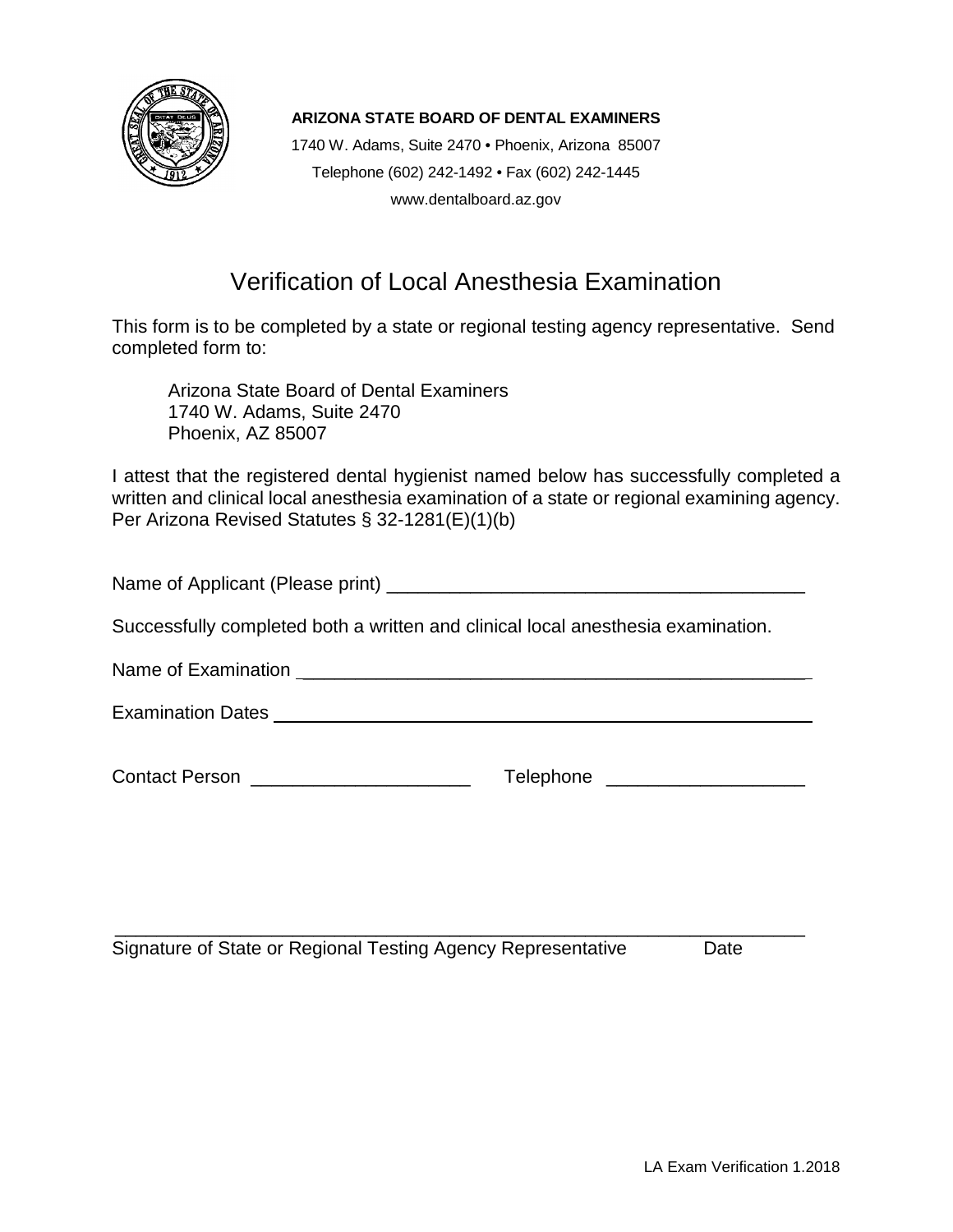

1740 W. Adams, Suite 2470 • Phoenix, Arizona 85007 Telephone (602) 242-1492 • Fax (602) 242-1445 www.dentalboard.az.gov

#### Verification of Nitrous Oxide Analgesia Coursework

This form is to be completed by the Dental Hygiene Program Director of the program where you completed your nitrous oxide analgesia coursework. Send completed form to:

Arizona State Board of Dental Examiners 1740 W. Adams, Suite 2470 Phoenix, AZ 85007

I attest that the registered dental hygienist named below has successfully completed a course in the administration of nitrous oxide analgesia that includes didactic and clinical components at a dental or dental hygiene program accredited by the Commission on Dental Accreditation of the American Dental Association. Per Arizona Revised Statutes  $\S$  32-1281(E)(3)(a)

| Successfully Completed Course(s)       |                                 |                                                       |
|----------------------------------------|---------------------------------|-------------------------------------------------------|
|                                        |                                 |                                                       |
|                                        |                                 |                                                       |
|                                        |                                 |                                                       |
|                                        |                                 | $\mathsf{Zip} \_\_\_\_\_\_\_\_\_\_\_\_\_\_\_\_\_\_\_$ |
| Contact Person _______________________ | Telephone _____________________ |                                                       |

Dental Hygiene Program Director Signature **Date** Date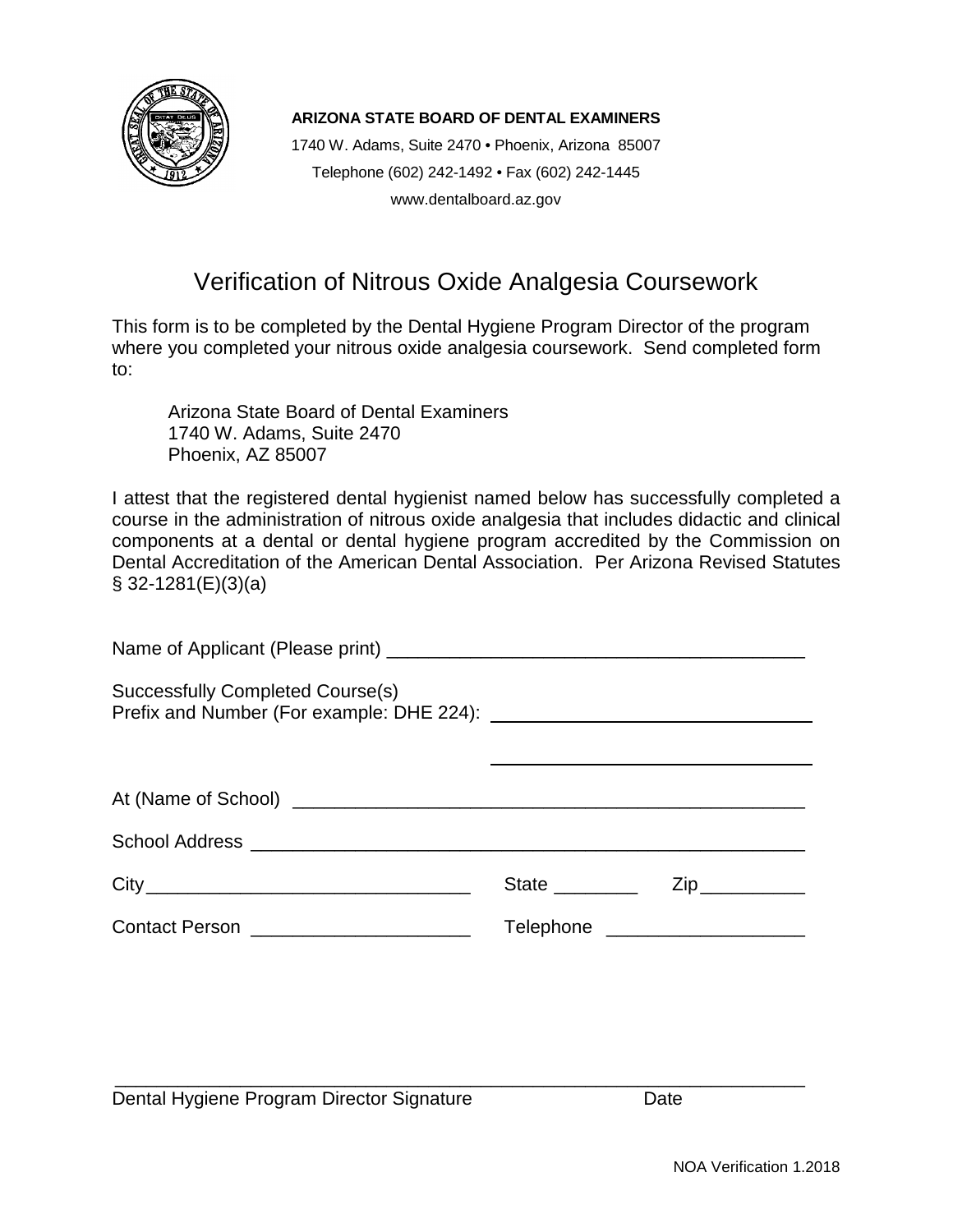#### Approved Anesthesia Courses

| <b>State</b> | School                                                                                        | Year Approved    |
|--------------|-----------------------------------------------------------------------------------------------|------------------|
| Alaska       | University of Alaska, Anchorage                                                               | December 2004    |
| Arizona      | Carrington College- Mesa, AZ                                                                  | April 2012       |
| Arizona      | Fortis College-Phoenix, AZ                                                                    | December 2012    |
| Arizona      | Fortis College CE Course-Phoenix, AZ                                                          | August 2015      |
| Arizona      | <b>Mesa Community College</b>                                                                 | August 2007      |
| Arizona      | <b>Mohave Community College</b>                                                               | April 2005       |
| Arizona      | Mohave Community College CE                                                                   | February 2007    |
| Arizona      | Northern Arizona University                                                                   | May 1995         |
| Arizona      |                                                                                               |                  |
|              | Phoenix Community College (and CE)                                                            | May 1995         |
| Arizona      | Pima Community College (and CE)                                                               | May 1995         |
| Arizona      | Rio Salado College (and CE)                                                                   | April 1999       |
| Arkansas     | University of Arkansas for Medical Sciences (and<br>CE)                                       | April 2005       |
| California   | Cabrillo College                                                                              | October 2001     |
| California   | Carrington College-Sacramento                                                                 | August 2016      |
| California   | Carrington College-San Jose                                                                   | August 2016      |
| California   | <b>Cerritos College</b>                                                                       | April 1996       |
| California   | <b>Chabot College</b>                                                                         | December 2003    |
| California   | <b>Concorde Career College</b>                                                                | April 2014       |
| California   | <b>Cypress College</b>                                                                        | December 1995    |
| California   | <b>Foothill College</b>                                                                       | August 2003      |
| California   | Fresno City College                                                                           | December 1995    |
| California   | Loma Linda (Continuing Ed Course)                                                             | <b>July 1995</b> |
| California   | Loma Linda University                                                                         | May 1998         |
| California   | Pasadena City College                                                                         | December 1995    |
| California   | <b>Sacramento Community College</b>                                                           | October 1995     |
| California   | San Joaquin Valley College                                                                    | August 2003      |
| California   |                                                                                               | December 2014    |
|              | Santa Rosa Junior College                                                                     |                  |
| California   | Southwestern College - Higher Education Center at<br><b>National City</b>                     | August 2008      |
| California   | Southwestern College-Higher Education Center at<br>National City(Continuing Education Course) | August 2015      |
| California   | <b>Taft College</b>                                                                           | February 1996    |
| California   | <b>UCLA (Continuing Ed Course only)</b>                                                       | October 1995     |
| California   | <b>UCSF</b>                                                                                   | February 2000    |
| California   | University of the Pacific (After April 2007)                                                  | August 2007      |
| California   | USC                                                                                           | October 1996     |
| California   | <b>West Coast University</b>                                                                  | August 2013      |
| California   | West Los Angeles College                                                                      | <b>July 1995</b> |
| Colorado     | Colorado Northwestern CC                                                                      | October 1996     |
| Colorado     | <b>Community College of Denver</b>                                                            | December 2011    |
| Colorado     | <b>Pueblo Community College</b>                                                               | August 2016      |
| Colorado     | University of Colorado Health Sciences Center                                                 | August 2001      |
|              | Carrington College, formerly Apollo, formerly                                                 |                  |
| Idaho        | American Institute of Health Technology                                                       | December 2004    |
| Idaho        | College of Southern Idaho                                                                     | February 2013    |
| Idaho        | Idaho State University                                                                        | December 1995    |
| Illinois     | Parkland College                                                                              | April 2004       |
| Indiana      | Indiana University-Purdue University Fort Wayne                                               | December 2015    |
| Indiana      | Indiana University-South Bend                                                                 | December 2015    |
| lowa         | Des Moines Area Community College                                                             | <b>June 1997</b> |
| Kansas       | Johnson County Community College                                                              | December 1995    |
| Kansas       | Manhattan Area Technical College                                                              | August 2016      |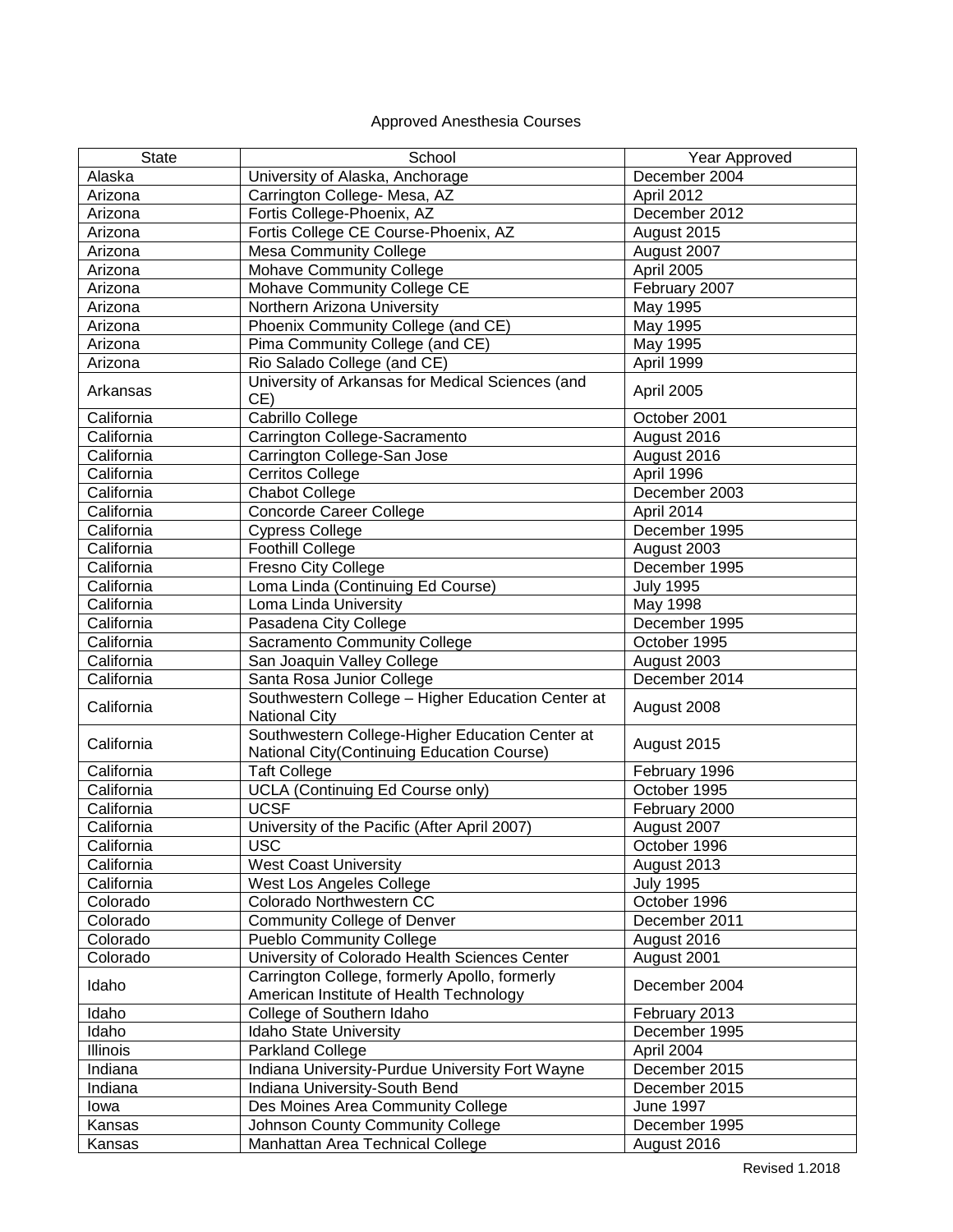| <b>State</b>           | School                                                                        | Year Approved                  |
|------------------------|-------------------------------------------------------------------------------|--------------------------------|
| Kansas                 | Wichita State University                                                      | October 1996                   |
| Kentucky               | <b>Henderson Community College</b>                                            | August 2015                    |
| Kentucky               | University of Louisville School of Dentistry                                  | December 2003                  |
| Kentucky               | <b>Western Kentucky University</b>                                            | December 1995                  |
|                        | Massachusetts College of Pharmacy and Health                                  | December 2003 - August         |
| Massachusetts          | Sciences, Forsyth Dental Hygiene Program                                      | 2004 only                      |
| Massachusetts          | <b>Springfield Technical Community College</b>                                | August 2002                    |
| Michigan               | Kalamazoo Valley Community College                                            | August 2015                    |
| Michigan               | Baker College of Port Huron                                                   | December 2008                  |
| Michigan               | Delta College                                                                 | December 2010                  |
| Michigan               | <b>Ferris State University</b>                                                | August 2016                    |
| Michigan               | <b>Lansing Community College</b>                                              | December 2010                  |
| Michigan               | University of Detroit Mercy                                                   | August 2003                    |
| Michigan               | University of Michigan, School of Dentistry                                   | December 2013                  |
| Minnesota              | <b>Argosy University</b>                                                      | August 2013                    |
| Minnesota              | Lake Superior College                                                         | April 1999                     |
| Minnesota              | MN State Community & Technical College                                        | August 2010                    |
| Minnesota              | Minnesota State University - Mankato                                          | April 2001                     |
| Minnesota              | Normandale Community College                                                  | April 2005                     |
| Minnesota              | Rochester Community & Technical College                                       | December 2000                  |
| Minnesota              | University of Minnesota                                                       | February 1996                  |
| Missouri               | St. Louis Community College at Forest Park                                    | April 2001                     |
| Missouri               | University of Missouri - Kansas City                                          | October 1995                   |
| Montana                | MSU-Great Falls College of Technology                                         | February 2010                  |
| Nebraska               | <b>Central Community College</b>                                              | April 2005                     |
| Nebraska               | University of Nebraska Medical Center - Lincoln                               | November 1998                  |
| Nevada                 | Community College of Southern Nevada                                          | October 1995                   |
| Nevada                 | <b>Truckee Meadows Community College</b>                                      | December 2006                  |
| New Mexico             | Pima Medical Institute-Albuquerque                                            | December 2014                  |
| New Mexico             | Dona Ana Community College                                                    | August 2008                    |
| New Mexico             | San Juan College                                                              | December 2007                  |
|                        | University of New Mexico-Local Anesthesia course                              |                                |
| <b>New Mexico</b>      | requires certificate of completion/Nitrous Oxide                              | October 1996                   |
|                        | course requires certificate of completion                                     |                                |
|                        | University of New Mexico (CE)Local Anesthesia                                 |                                |
| <b>New Mexico</b>      | course requires certificate of completion/Nitrous                             | April 2005                     |
|                        | Oxide course requires certificate of completion                               |                                |
| New York               | New York College of Dentistry                                                 | August 2016                    |
| Oklahoma               | Rose State College                                                            | October 1995                   |
| Oklahoma               | University of Oklahoma                                                        | December 1995                  |
| Oregon                 | Carrington College- Portland, OR                                              | February 2012                  |
| Oregon                 | Lane Community College                                                        | October 1998                   |
| Oregon                 | Mt. Hood Community College                                                    | December 1999                  |
| Oregon                 | Oregon Health Sciences University                                             | February 1996                  |
| Oregon                 | Oregon Institute of Technology                                                | February 1996                  |
| Oregon                 | Pacific University                                                            | December 2009                  |
|                        |                                                                               |                                |
| Oregon<br>South Dakota | <b>Portland Community College</b><br>University of South Dakota               | December 1995<br>December 1995 |
|                        |                                                                               |                                |
| South Dakota           | University of South Dakota (CE)                                               | August 2003                    |
| Utah                   | Dixie State College of Utah                                                   | December 2000                  |
| Utah                   | <b>Fortis College</b>                                                         | April 2014                     |
| Utah                   | Salt Lake Community College                                                   | December 1999                  |
| Utah                   | Utah College of Dental Hygiene                                                | December 2007                  |
| Utah                   | <b>Utah Valley State College</b><br>Utah Valley University (Name change 2011) | April 2005                     |